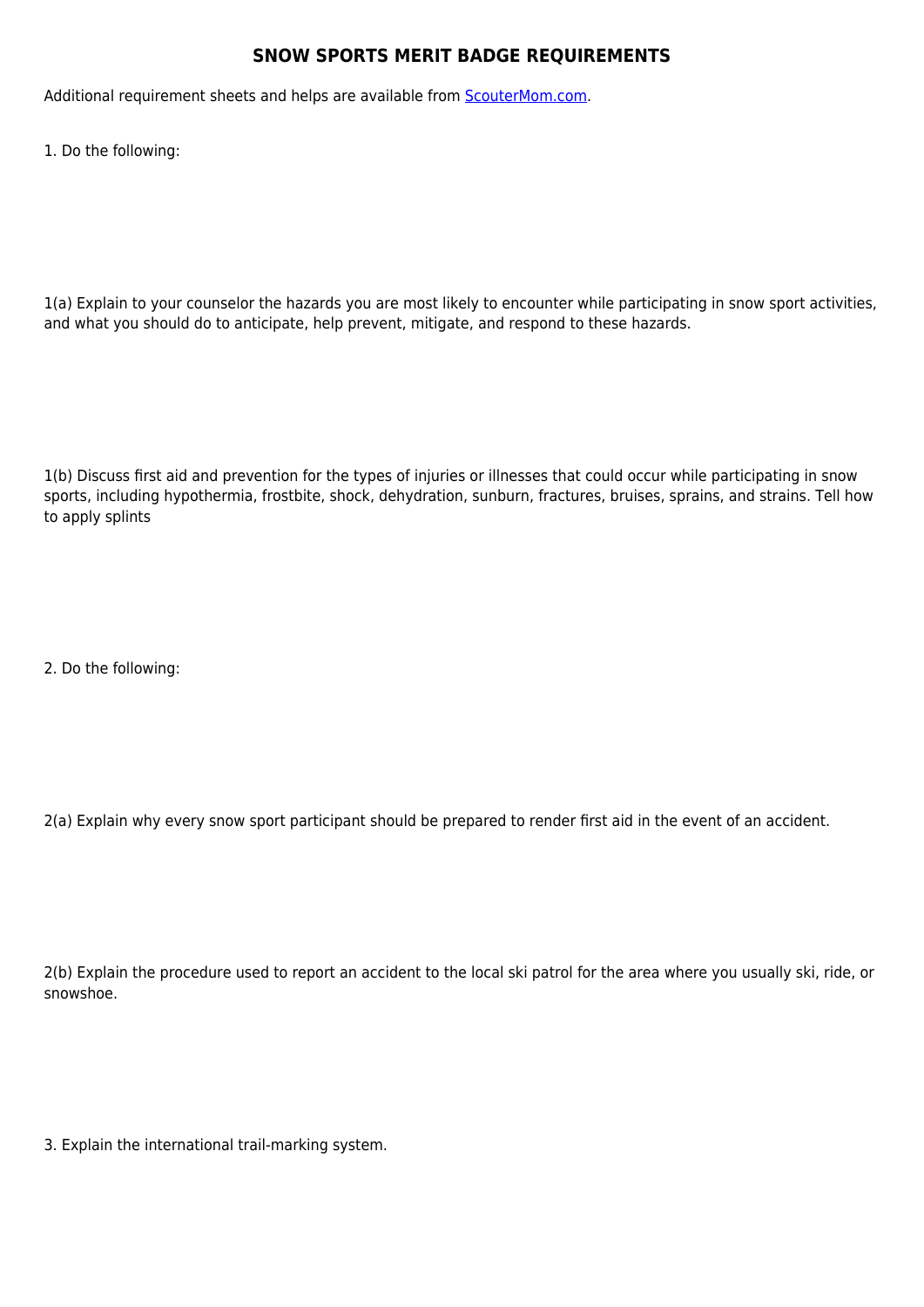4. Discuss the importance of strength, endurance, and flexibility in snow sports. Demonstrate exercises and activities you can do to get fit for the option you choose in requirement 7.

5. Present yourself properly clothed and equipped for the option you choose in requirement 7. Discuss how the clothing you have chosen will help keep you warm and protected.

6. Do EACH of the following:

6(a) Tell the meaning of the Your Responsibility Code for skiers, snowboarders, and snowshoers. Explain why each rider must follow this code

6(b) Explain the Smart Style safety program. Tell why it is important and how it applies to participants at snow sport venues like terrain parks and pipes.

6(c) Explain the precautions pertaining to avalanche safety, including the responsibility of individuals regarding avalanche safety.

6(d) Tell the meaning of the Wilderness Use Policy. Explain why each skier and snowboarder must adopt this policy.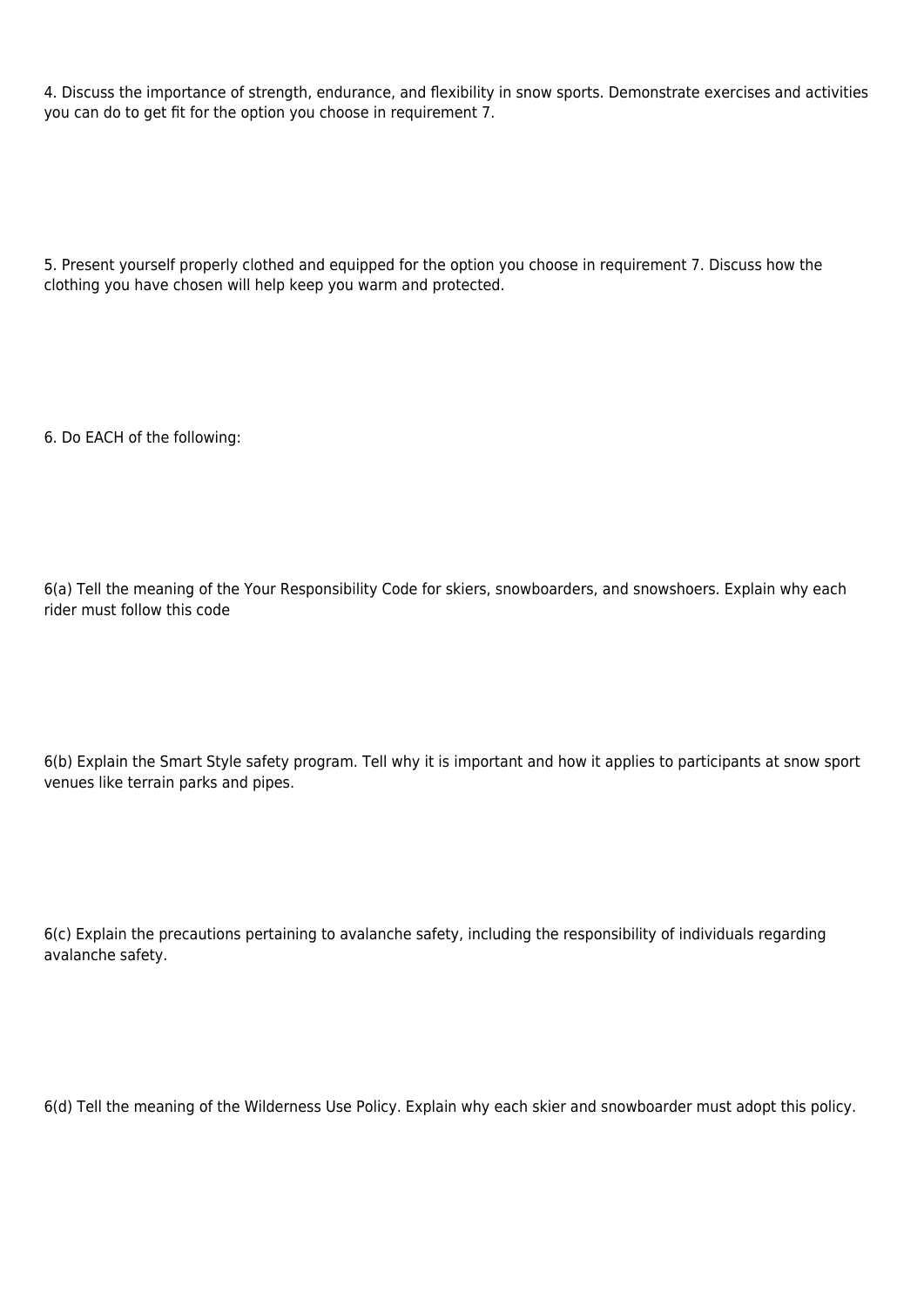7. Complete ALL of the requirements for ONE of the following options: downhill (Alpine) skiing OR cross-country (Nordic) OR snowboarding OR snowshoeing

Downhill (Alpine) Skiing Option

(a) Show how to use and maintain your own release bindings and explain the use of two others. Explain the international DIN standard and what it means to skiers.

(b) Explain the American Teaching System and a basic snow-skiing progression.

(c) Discuss the five types of Alpine skis. Demonstrate two ways to carry skis and poles safely and easily

(d) Demonstrate how to ride one kind of lift and explain how to ride two others

(e) On a gentle slope, demonstrate some of the beginning maneuvers learned in skiing. Include the straight run, gliding wedge, wedge stop, sidestep, and herringbone maneuvers.

(f) On slightly steeper terrain, show linked wedge turns.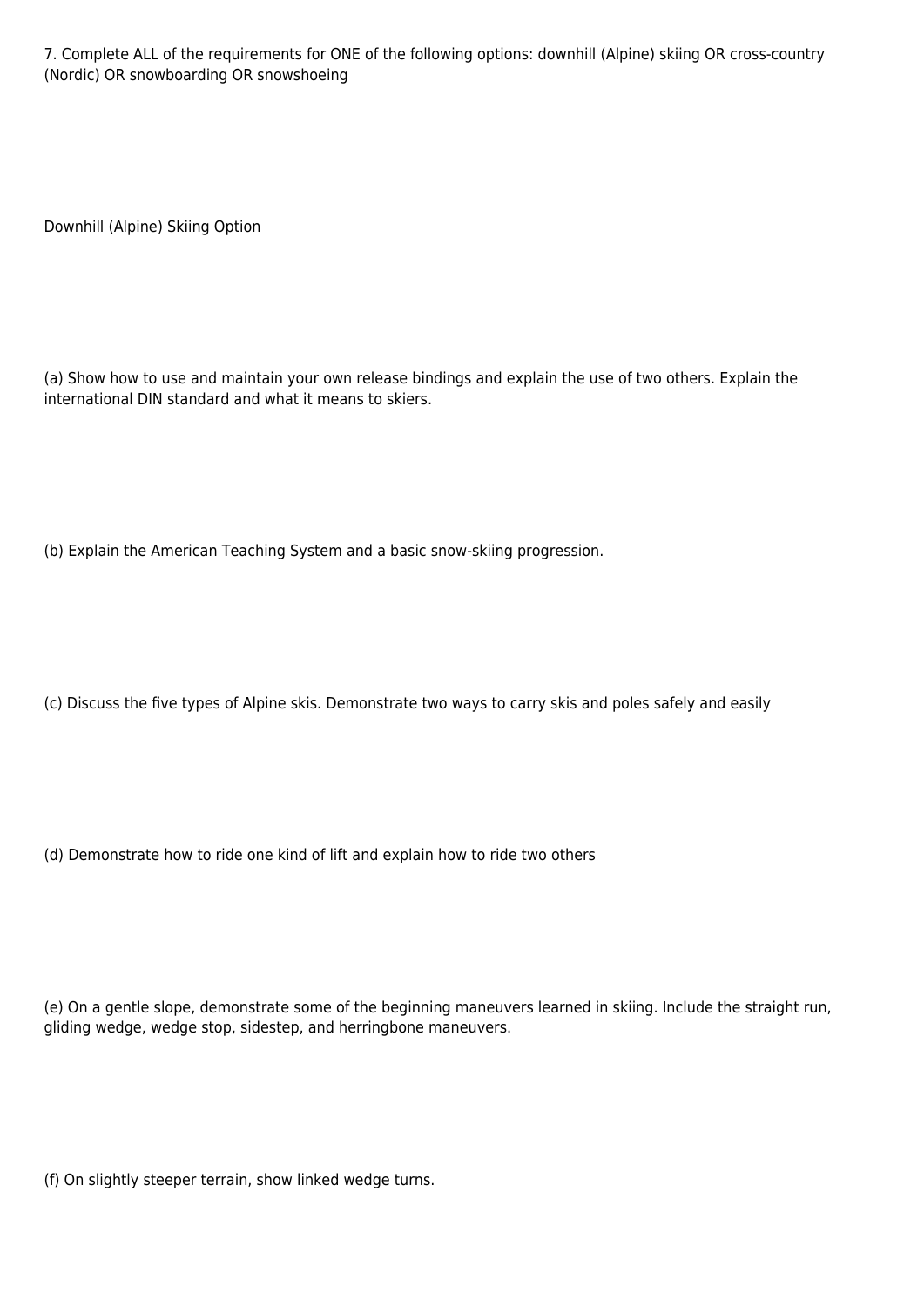(g) On a moderate slope, demonstrate five to 10 christies.

(h) Make a controlled run down an intermediate slope and demonstrate the following

(1) Short-, medium-, and long-radius parallel turns

(2) A sideslip and safety (hockey) stop to each side

(3) Traverse across a slope

(i) Demonstrate the ability to ski in varied conditions, including changes in pitch, snow conditions, and moguls. Maintain your balance and ability to turn.

(j) Name the major ski organizations in the United States and explain their functions.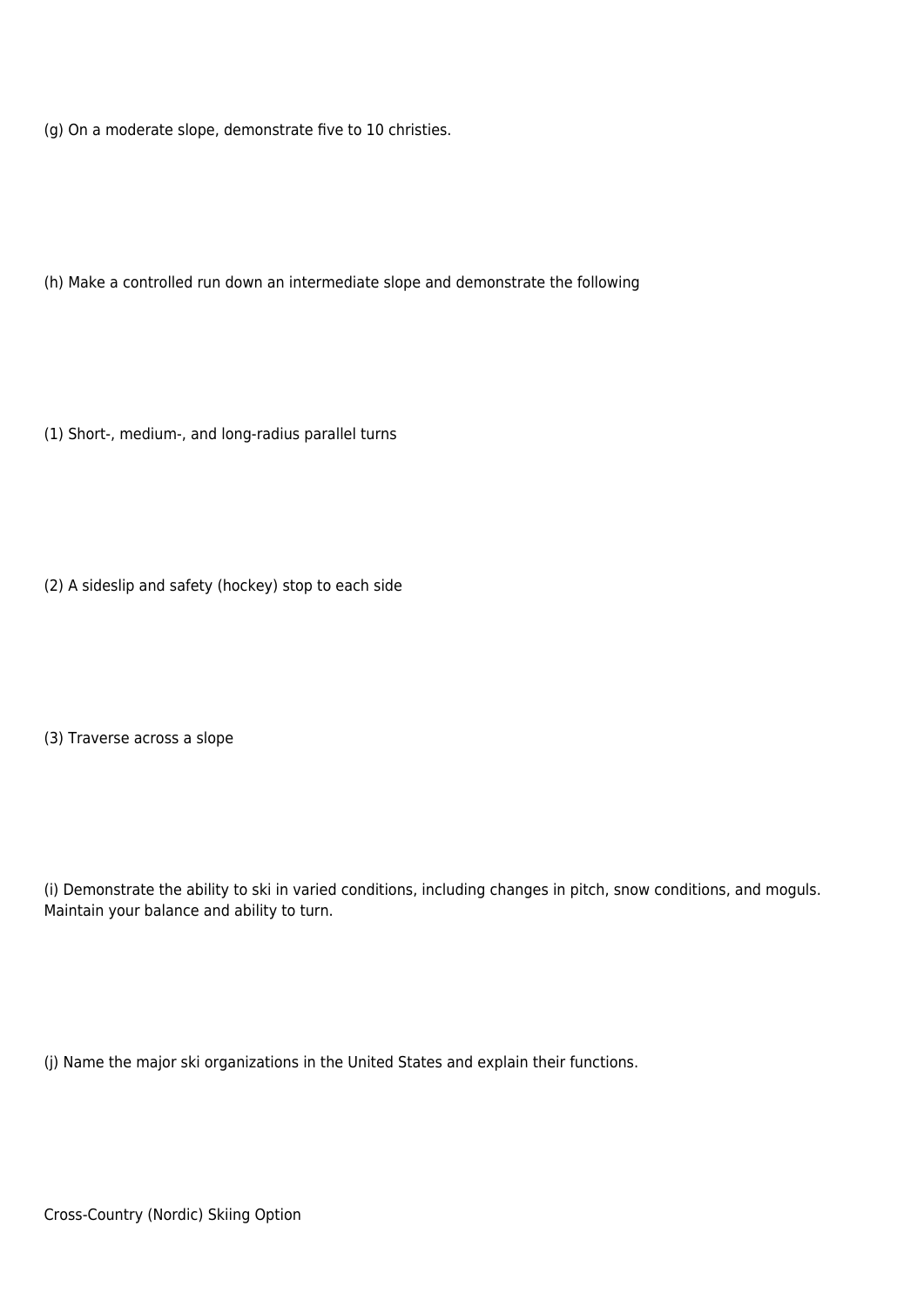(a) Show your ability to select, use, and repair, if necessary, the correct equipment for ski touring in safety and comfort.

(b) Discuss classical and telemark skis. Demonstrate two ways to carry skis and poles safely and easily.

(c) Discuss the basic principles of waxing for cross-country ski touring.

(d) Discuss the differences between cross-country skiing, ski touring, ski mountaineering, and downhill skiing.

(e) List the items you would take on a one-day ski tour.

(f) Demonstrate the proper use of a topographic map and compass.

(g) On a gentle, packed slope, show some basic ways to control speed and direction. Include the straight run, traverse, side slip, step turn, wedge stop, and wedge turn maneuvers.

(h) On a cross-country trial, demonstrate effective propulsion by showing proper weight transfer form ski to ski, pole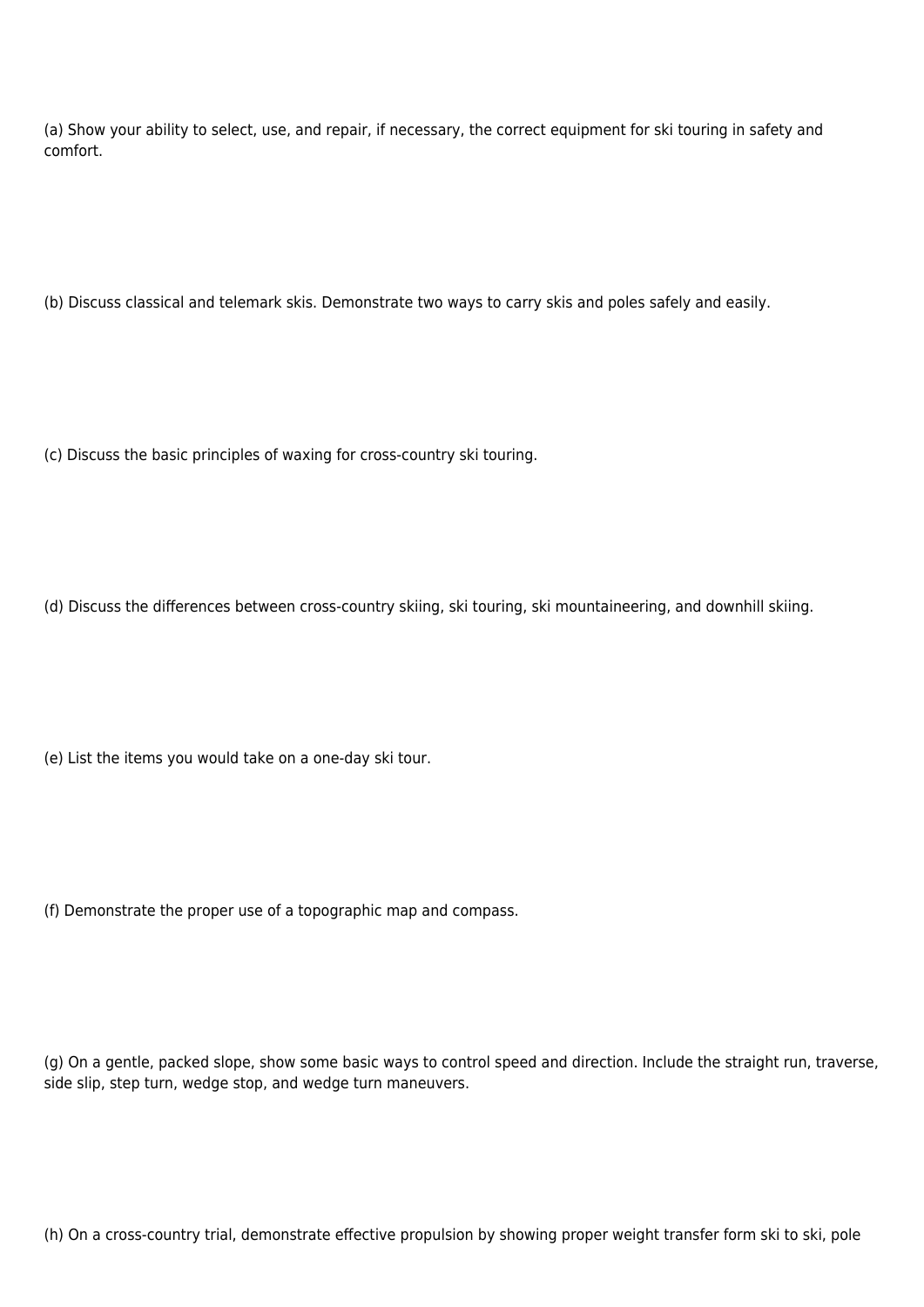timing, rhythm, flow, and glide

(i) Demonstrate your ability, on a tour, to cope with an average variety of snow conditions

(j) Demonstrate several methods of dealing with steep hills or difficult conditions. Include traverses and kick turns going uphill and downhill, sidesteps, pole drag, and ski-pole "glissade."

Snowboarding Option

(a) Discuss forward-fall injuries.

(b) Show your ability to select the correct equipment for snowboarding and to use it for safety and comfort.

(c) Show how to use and maintain your own bindings, and explain the use of the different binding methods. Explain the need for leashes.

(d) Discuss the four types of snowboards. Demonstrate how to carry a snowboard easily and safely.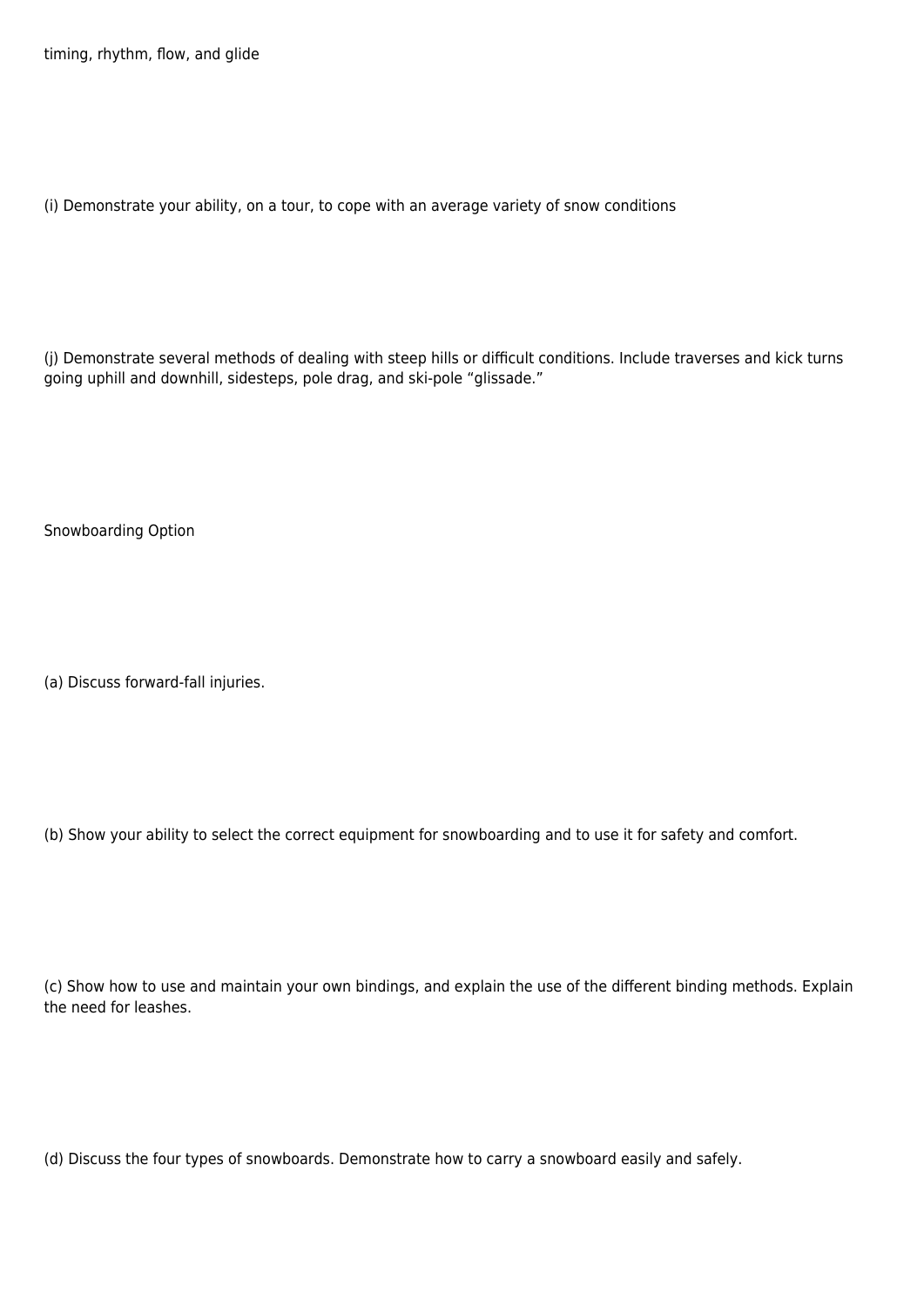(e) Demonstrate how to ride one kind of lift and explain how to ride two others.

(f) Demonstrate the basic principles of waxing a snowboard

(g) Do the following:

(1) On a gentle slope, demonstrate beginning snowboarding maneuvers. Show basic ways to control speed and direction. Include the sideslipping maneuver.

(2) On slightly steeper terrain, show traversing

(h) On a moderate slope, demonstrate an Ollie, a nose-end grab, and a wheelie

(i) Make a controlled run down an intermediate slope and demonstrate the following:

(1) Skidded, carved, and jump turns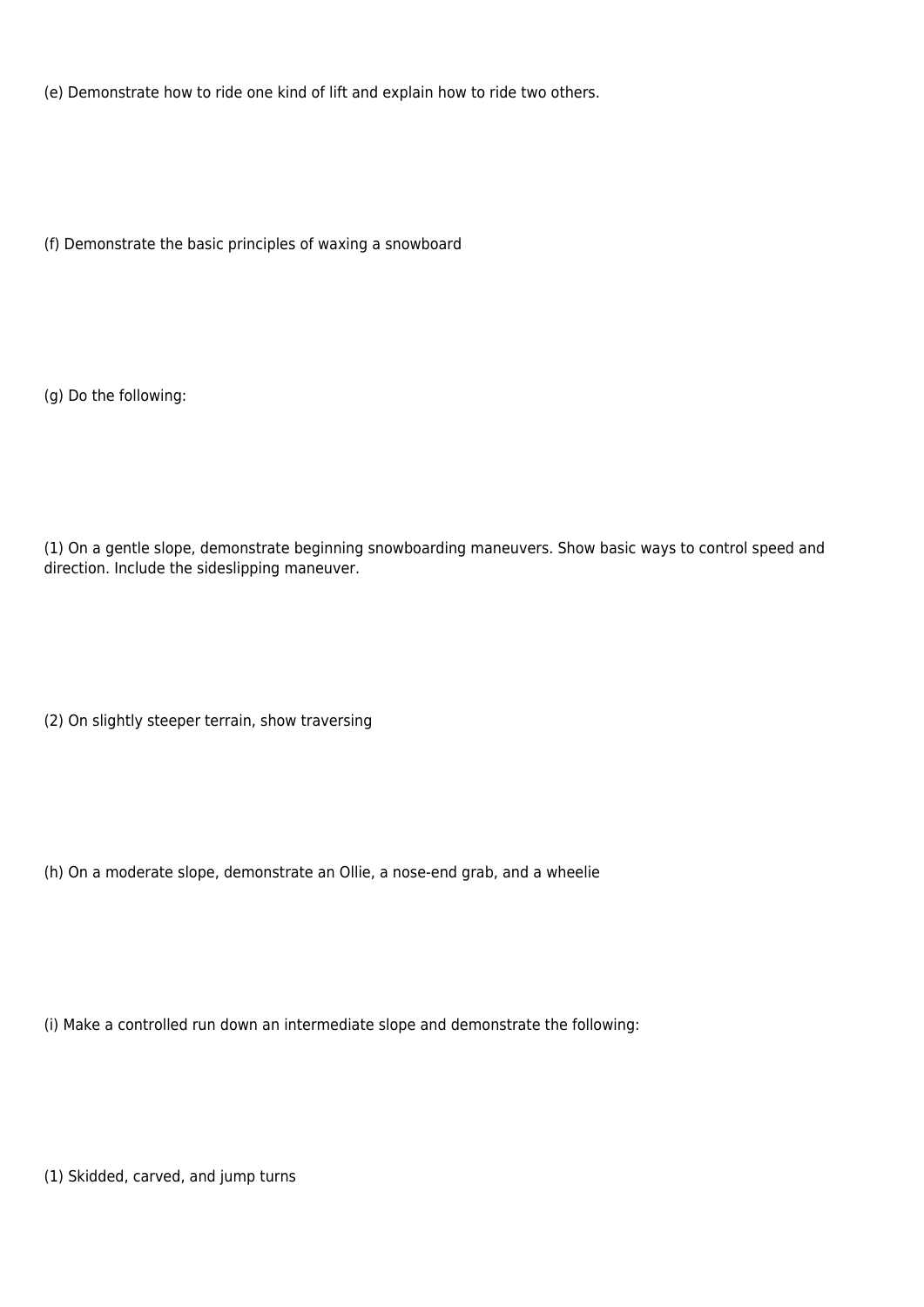(2) Stops

(3) Riding fakie

(j) Demonstrate your ability to ride in varied conditions, including changes in pitch, snow conditions, and moguls. Maintain your balance and ability to turn.

(k) Name the major snowboarding organizations in the United States and explain their functions

plain their functions. (1) Skidded, carved, and jump turns

(2) Stops

(3) Riding fakie

(l) Demonstrate your ability to ride in varied conditions, including changes in pitch, snow conditions, and moguls. Maintain your balance and ability to turn.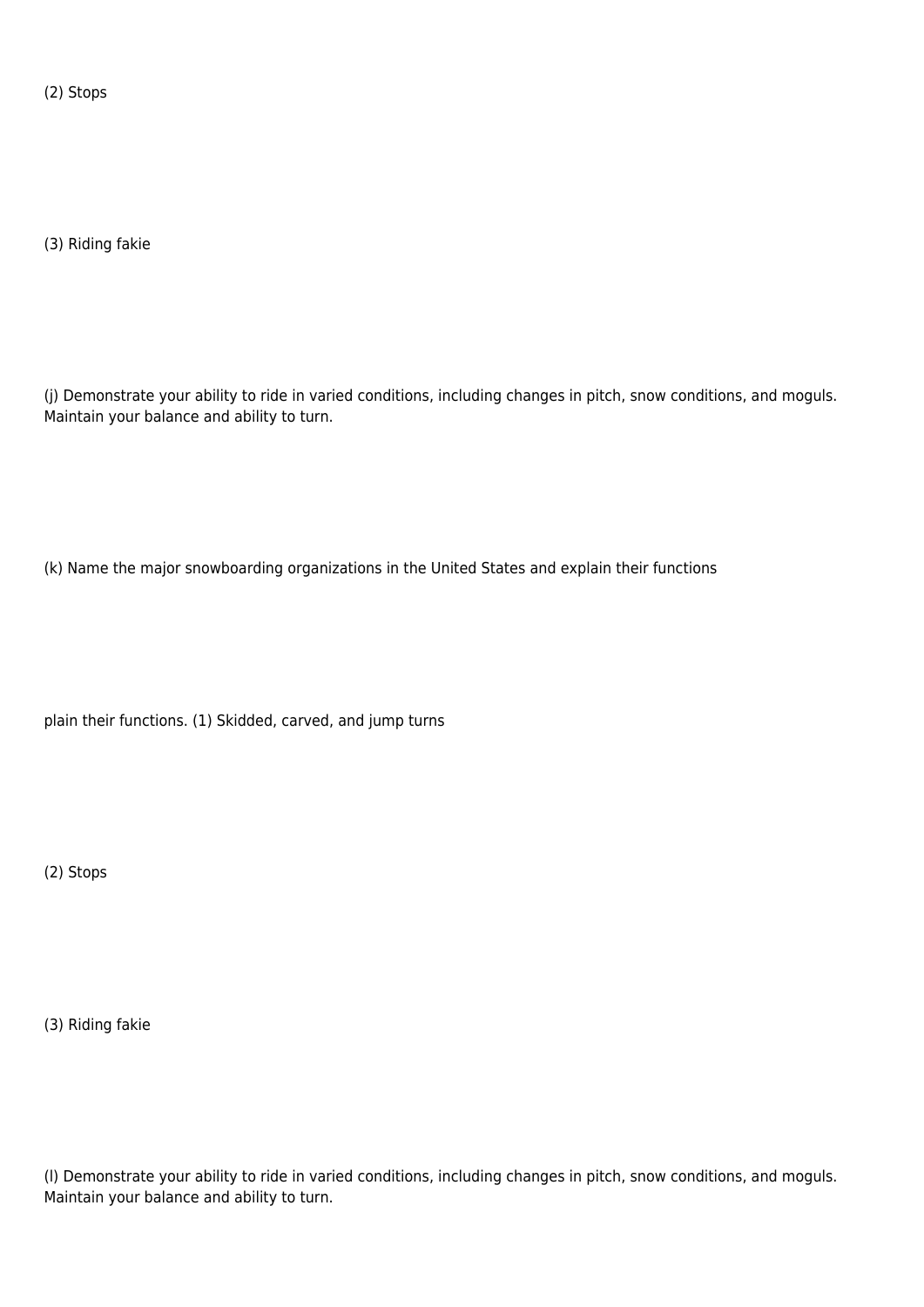(m)Name the major snowboarding organizations in the United States and explain their functions.

Snowshoeing Option

(a) Name the parts of a snowshoe

(b) Explain how to choose the correct size of snowshoe

(c) Describe the different types of snowshoes and their specialized uses. Discuss factors to consider when choosing a snowshoe.

(d) Explain how to properly care for and maintain snowshoes.

(e) Describe how to make an emergency snowshoe.

(f) Describe areas that are best for snowshoeing. Discuss some advantages and dangers of backcountry snowshoeing.